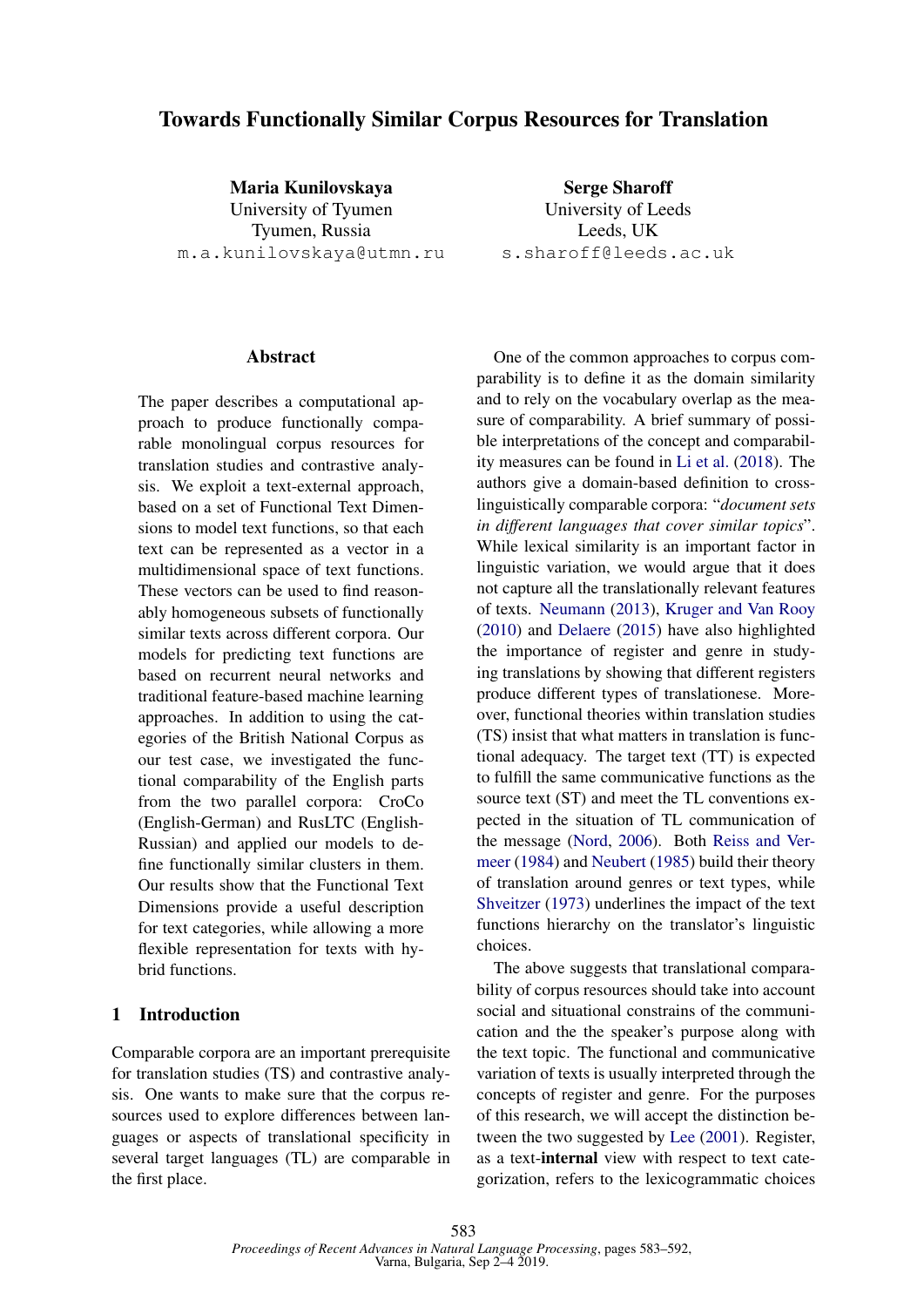made by the author. This notion reflects the differences in the linguistic make-up of texts and it relies on frequencies of lexicogrammatic features such as passive voice, relative clauses or personal pronouns. It is assumed that the observed linguistic variation captures the possible combinations of field, tenor and mode, the most prominent factors of communication (suggested by Halliday (1985)).

On the other hand, genres are understood as conventionally recognizable text categories that can be established on a number of external criteria, referring to the function of the text and its situational constrains. According to Lee (2001), most existing corpora rely on the text-external approach to text categorization and the choice of parameters behind it is guided by practical considerations in each case. It has been shown how little comparability there is between the genre classifications used to annotate different corpora (Sharoff, 2018). TS researchers interested in register variation find that existing corpora provide "limited background information on the genres ... and how they were defined" and choose to set up annotation tasks to reorganize the corpora (Delaere, 2015).

One translationally relevant common footing to compare texts from corpora with divergent or absent genre annotation is to rely on their function. On the one hand, text function is an important factor in translation, as texts aimed at informing the reader are translated differently from texts aimed at promoting goods and services (Lapshinova-Koltunski and Vela, 2015). On the other hand, text functions can be used to produce continuous rather than discrete text descriptions and account for hybrid texts. In this research we explore the potential of Functional Text Dimensions (FTD), handannotated for English and Russian (Sharoff, 2018) to produce text representations and to build functionally comparable corpora for TS research.

The aim of the present study is solve a practical task of creating research corpora for the study of translational tendencies in English-German and English-Russian translation. To this end, we develop a method to build a reasonably big and functionally homogeneous intersection of the three text collections: CroCo, an English-German parallel corpus (Hansen-Schirra et al., 2006), and the students and professional collections from RusLTC, a English-Russian parallel corpus (Kutuzov and Kunilovskaya, 2014). Our major motivation for this research is to find a way to reconcile the diverg-

ing genre annotations that exist in these corpora (see Table 4). We want to reduce the probability that the differences observed in the translations are down to the differences between the sources and are not genuine translational or cultural effects.

The rest of the paper is structured as follows. Section 2 has a brief overview of the topological approach to the text characterization and the research related to corpus similarity and genre classification. In Section 3 we describe our approaches to FTDs modelling and report the results of the intrinsic evaluation of the models. A selection of BNC genres is used to evaluate the models against an independent judgment and to test the clustering approaches to be used in the real-life task (Section 4). Section 5 presents a study that showcases the application of the functional vectors to computing the most similar parts of the two corpora. In Section 6 we aggregate the analytic results and highlight important findings.

## 2 Related Research

The practical needs to describe and compare corpora have made 'corpusometry' a prominent area of research in corpus linguistics. Below we outline the two major approaches to measuring similarity and describing the corpora contents. The first one is based on lexical features and yields a thematic description of corpus texts. It is one of the most prominent methods of measuring similarity between texts and/or building comparable corpora. For example, Kilgarriff and Salkie (1996) put forward a corpus homogeneity/similarity measure based on calculating  $\chi^2$  statistics from frequency lists or N keywords. A lexical approach to estimate the corpus composition is taken by Sharoff (2013). This research compared the results of clustering and topic modelling as ways to represent a corpus content using keywords statistics. In Li et al. (2018), the authors compared the performance of several bilingual vocabulary overlap measures on a specifically designed corpus with known comparability levels and found that frequencies of words with a simple Presence/Absence weighting scheme outperformed other approaches.

Another approach to measuring corpora has to do with calculating frequencies of a range of lexicogrammatic features (tense forms, modals) that allegedly reflect linguistically relevant parameters of the communicative situations. This text-internal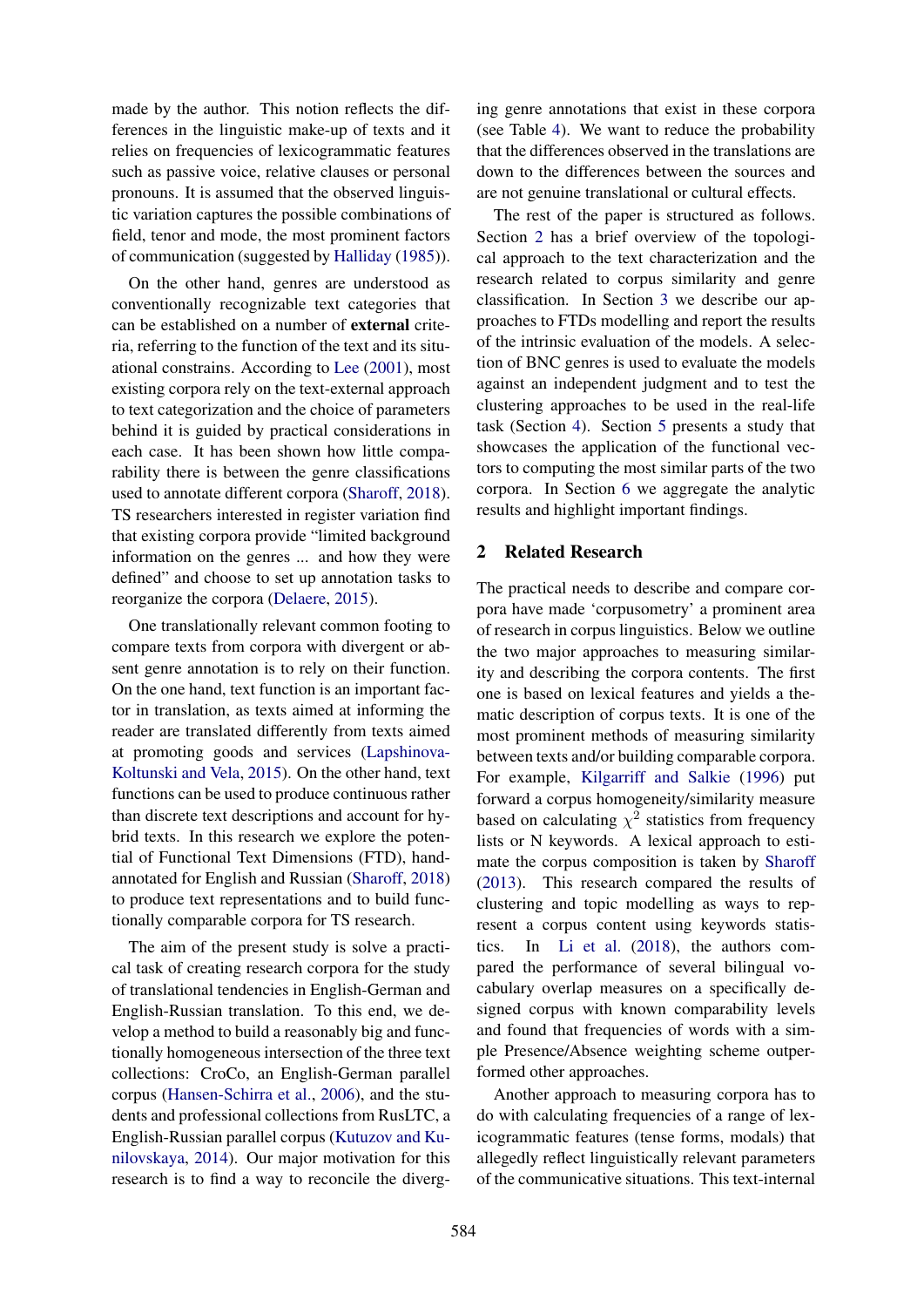approach to the text categorization can be best exemplified by Biber's work (Biber, 1988). He used several dozens of hand-picked text-internal features to place a text along each of the six dimensions (e.g. involved vs informational production or abstract vs non-abstract information). Biber's multidimensional approach to describing text variation has been criticized for lack of interpretability and, more importantly, for being loosely related to any external and situational factors, which cab be a socially more important reality for text categorization than linguistic features. The latter can throw together texts that are perceived as belonging to different genres (Lee, 2001). The attempts to classify genres, particularly, as annotated in the BNC and limited to a selection of major 'tried and tested' three or four top-level categories, have shown that the 67 Biber's features can be an overkill for a task like that. Lijffijt and Nevalainen (2017) report over 90% classification accuracy for the BNC four major genres on just pairs of surface features (such as frequencies of nouns and pronouns, values of type-to-token ratio and sentence length). The results from Kilgarriff and Salkie (1996); Xiao and McEnery (2005) indicate that the most frequent words can cope with the four major BNC categories as well. More specifically, Xiao and McEnery (2005) show that keyword analysis can be used to replicate Biber's results. In effect they analyze differences in the frequencies of mostly functional words that are key to genre identification. In a setting similar to Biber's, Diwersy et al. (2014) use 29 lexicogrammatic features and mildly-supervised machine learning methods to tease apart genres annotated in CroCo. The visualizations they provide indicate that they have managed to clearly separate only fiction and instruction of the eight genres in their experiment.

This demonstrates that describing genres needs a sophisticated approach that takes into account a multitude of criteria such as topic and situated linguistic properties. This research continues the investigation of the functional aspect of genre shaped in Sharoff's Functional Text Dimensions (Sharoff, 2018). Sharoff's work establishes a text-external framework to capture human perception of the texts functionality (as distance to a functional prototype) and to link it to any textinternal representations, with the aim of predicting the functional setup of unknown texts. This work

is particularly relevant to our task for three reasons: (1) it provides a solid theoretically grounded approach for comparing texts coming from different or unknown sources and for producing comparative descriptions for the corpora at hand, (2) it is focused on functional and communicative parameters of texts that are particularly important in TS, (3) this framework, like Biber's, provides a flexible way to represent texts functionality along a few dimensions instead of squeezing texts into the atomic genre labels. In effect, FTD framework is a way to produce functional text vectors that position each individual text in a multidimensional functional space and help to account for variation within and across text categories.

#### 3 Modelling: Setup and Results

The annotated data from the FTD project was used to learn models that predicted 10-dimensional vectors for the English texts in our research corpora. Further on, we used these vectors to compare texts and to get functionally similar subcorpora for a subsequent TS research (Section 5).

The annotated data for English consists of 1624 chunks of texts that count about 2 mln tokens from two different sources: 5gthe Pentaglossal corpus (Forsyth and Sharoff, 2014) and ukWac (Baroni et al., 2009). We used the annotations for the 10 most prominent FTD described in Sharoff (2018). Each dimension received a score on a 4 point Likert scale that reflects the proximity of a text to the suggested functional prototype. The inter-annotator agreement is reported at Krippendorff's  $\alpha > 0.76$ . We refer the reader to Sharoff (2018) for more details on the FTD framework.

We used two modelling approaches to learn functional vectors from the annotated dataset: a multi-label task in a deep neural network architecture and a set of binary classifiers in a traditional machine learning setting. The respective models produced two types of functional vectors, which demonstrated comparable performance in several evaluation settings. This paper investigates the differences between, and adequacy of, these two types of functional vectors.

In the neural networks scenario, we used a bidirectional LSTM with an attention layer and two types of text input. Firstly, texts received mixed token-PoS representations suggested by Baroni and Bernardini (2006), biLSTMmix throughout this paper and in Table 1). The 1500 most fre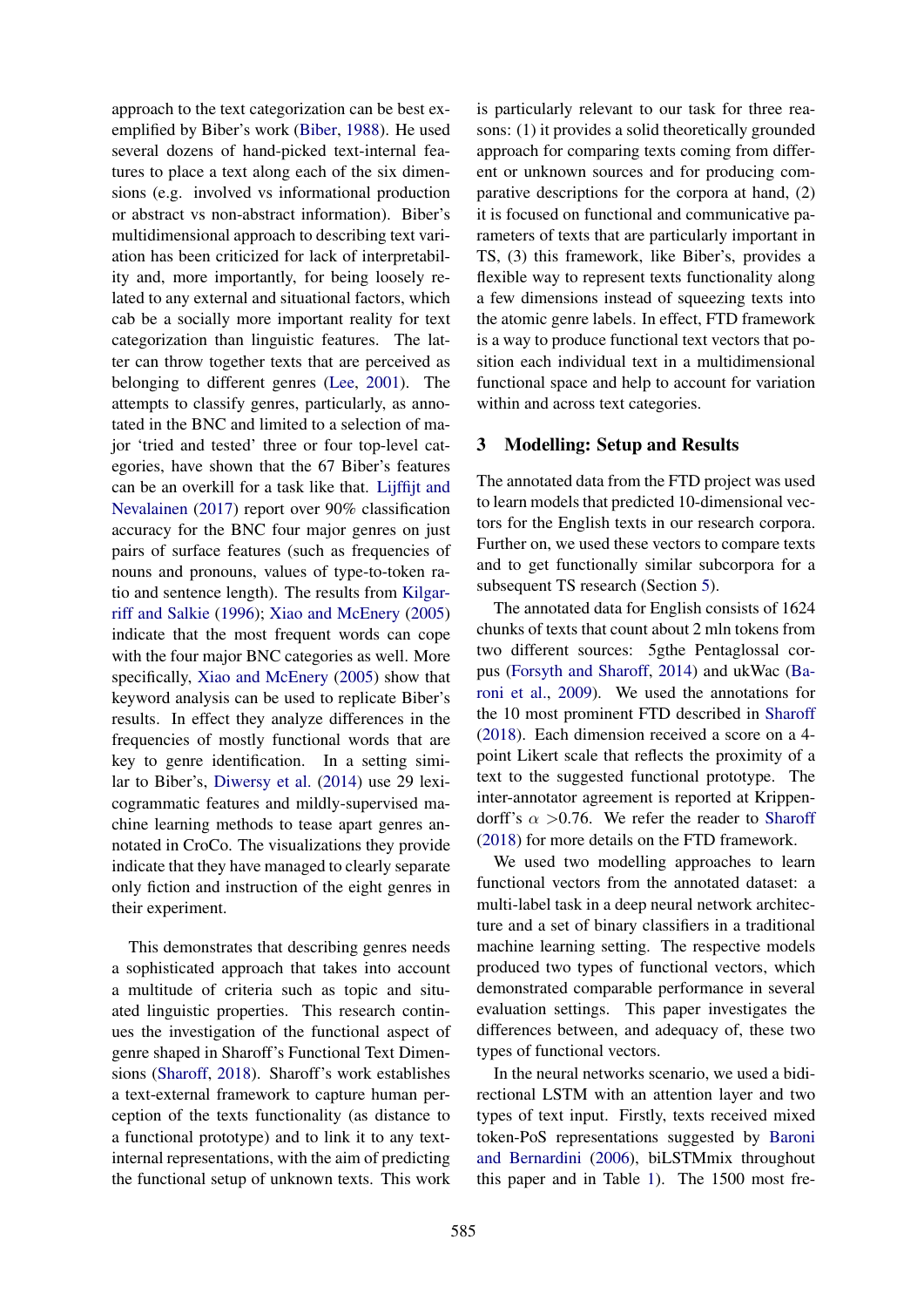quent words were kept in their surface form, while the rest of the tokens were converted into their PoS. For example, a sentence "It was published in 1931 by one of New York's major publishers." was transformed into "It was VERB in [#] by one of PROPN PROPN major NOUN." The embeddings for PoS were initialized as random vectors and trained in the Embedding layer. Secondly, we used lemmatised texts, with stop words filtered out (biLSTMlex in Table 1). For both scenarios we used pre-trained word embeddings of size 300, trained on the English Wikipedia and CommonCrawl data, using the skip-gram model, from the WebVectores database (Kutuzov et al., 2017). The preliminary experiments showed that cross entropy as the loss function with the Adam optimizer performed best (Kingma and Ba, 2014). We trained the models for 10 epochs. In the ML case, we reformulated the task as the binary classification task and learnt a classifier for each FTD. To this end, we binarized the existing human annotations by converting '0.5' score to 0 and '2' to 1. To get the real-valued functional vectors we used the probabilities returned for the positive class for each FTD on the assumption that the model would return higher probabilities for texts with a clearer functional makeup. We experimented with features (TF-IDF and Biber's 67 text-internal register features) and with different algorithms (Support vector machines (SVM), RandomForest (RF), Logistic Regression (LogReg)). SVM and RF results below pertain to the experiments with the grid search optimized for macro F1 score. TF-IDF representation proved to be inferior to the Biber's features and was excluded from the results below. We added a dummy classifier which randomly predicts a class with respect to the class distribution as a baseline. For register feature extraction (the Biber's features) we used MAT for English (Nini, 2015).

To use a comparable performance metrics for the two learning approaches, the annotations and the models predictions were transformed into multi-hot vectors.

In Table 1 we report the standard measures averaged over 10 FTDs on the 10-fold cross validation for the six experiments. We accounted for the severe class imbalances in all training settings by using 'class weight=balanced' option, stratified (multi-label) split with cross-validation and, at the evaluation stage, by choosing macro-averaging Figure 1. Distribution of predictions for the modeling approaches



which penalizes model errors equally regardless of class distributions.

From the statistics in Table 1, it follows that the deep learning approach is more accurate in determining the text functionality than the classical algorithms, and the mixed representations work best.

The difference between the models performance, however, is quite slim: it is in the second decimal digit only. A brief glance at the values of the functional vectors components (i.e. values predicted for each FTD) returned by the models reveals the differences in how the models arrive at the same overall result. Figure 1 shows the probability density for the values produced by the best performing models in each learning setup.

Figure 1 demonstrates that biLSTM, unlike the traditional ML algorithms, tends to predict nearzero values, with up to  $7-11\%$  of the training texts receiving values smaller than 0.2 on the strongest 'dominant' dimension.

In the next section we will show how the predictions of these two models correlate with the experiment-independent judgment we can suggest.

#### 4 Evaluation on BNC Categories

#### 4.1 Genre Classification

To test the functional vectors on the data outside the annotated dataset, we constructed a corpus with the 'known' genre composition. To this end, we followed Lee's scheme for the BNC text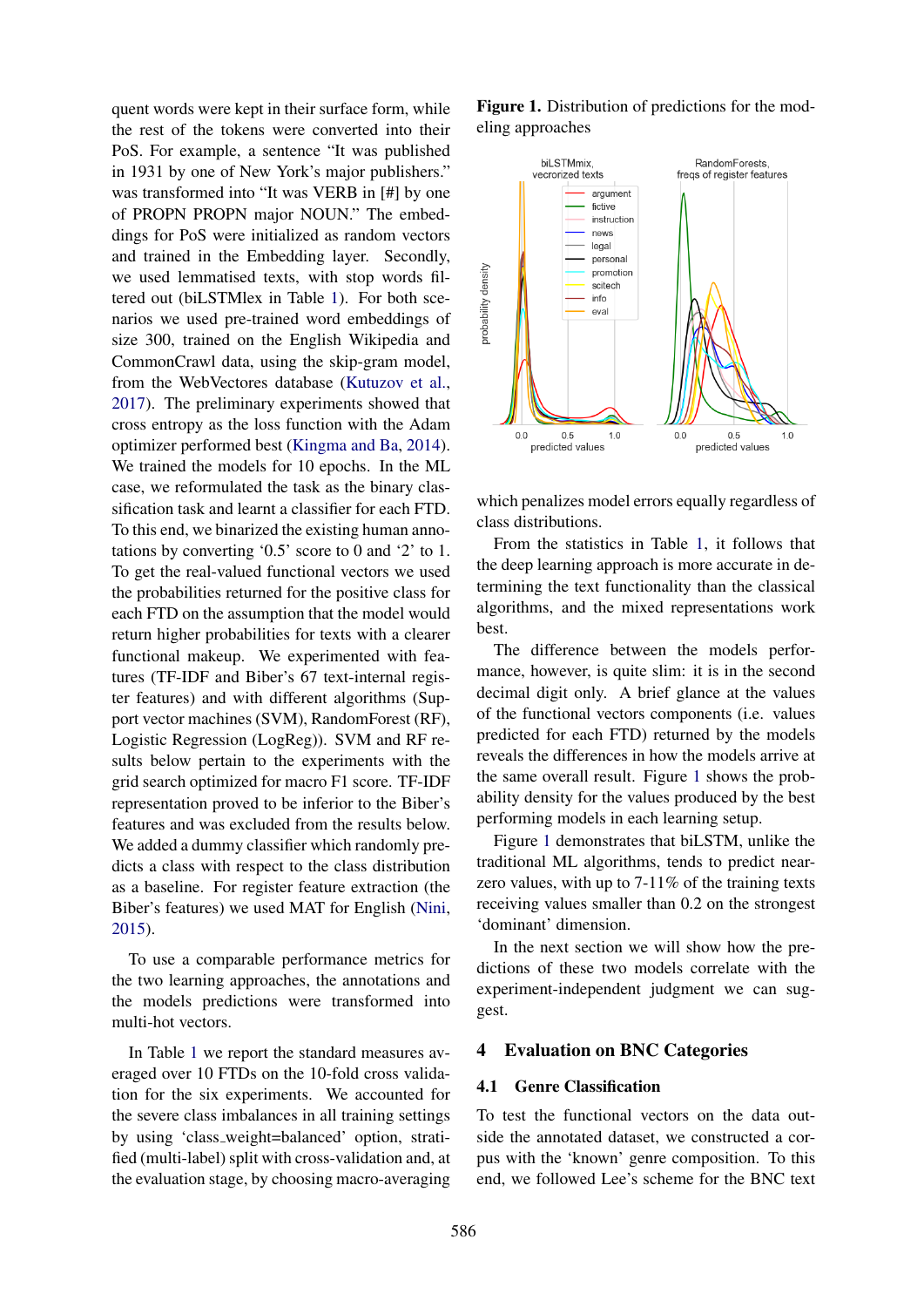|            | FTD perspective |      |      | FTD minority class | Samples perspective |                  |  |
|------------|-----------------|------|------|--------------------|---------------------|------------------|--|
|            | P               | R    | F1   | F1                 | F1                  | neg_humming_loss |  |
| biLSTMmix  | .804            | .767 | .776 | .609               | .640                | .902             |  |
| biLSTMlex  | .787            | .747 | .757 | .576               | .596                | .895             |  |
| RF         | .732            | .756 | .723 | .532               | .517                | .846             |  |
| <b>SVM</b> | .667            | .531 | .510 | .095               | .059                | .844             |  |
| LogReg     | .664            | .734 | .659 | .480               | .527                | .753             |  |
| dummy      | .504            | .504 | .504 | .169               | .134                | .737             |  |

Table 1. Results of FTD modelling experiments

categories (Lee, 2001) to select the genres that are, in our opinion, most functionally distinct. The genres that use domain as the major underlying principle were deliberately excluded (religious texts, subcategories of academic texts). Table 2 has the basis parameters of the resulting BNC subcorpus. To find out how well the functional

| genre          | texts | words |
|----------------|-------|-------|
| academic(sci)  | 43    | 1.3M  |
| editorial      | 12    | 115K  |
| fiction(prose) | 431   | 19M   |
| instruct       | 15    | 492K  |
| non-acad(sci)  | 62    | 2.8M  |
| reportage      | 87    | 3.6M  |
| Total          |       | 30M   |

Table 2. Basis statistics on the six functionally distinct categories from BNC

vectors reflect the structure of this functionallymotivated BNC subcorpus, we classified the six genres on the functional vectors produced by our best-performing models and compared their performance to several alternative representations: the raw statistics for Biber's features and log likelihood values for the 446 most common keywords. For brevity, in Table 3 we report the macroaveraged 10-fold cross-validated results only for RandomForest. Several other algorithms (SVM, LR) return approximately the same results.

From Table 3 it follows that the models learnt on Biber's features coped with the selected BNC genres better than any other representations. However, the best performing pair of surface features from Lijffijt and Nevalainen (2017) — frequencies of nouns and pronouns, which return the reproducible result of over 90% accuracy on the four 'tried and tested' registers of English, — fail in the face of the more fine-grained categories.

The analysis of the interrelations between the

|                     | Р   | R   | F1  |  |  |  |  |
|---------------------|-----|-----|-----|--|--|--|--|
| biLSTMmix           | -84 | .75 | .79 |  |  |  |  |
| biLSTMlex           | .88 | .66 | .69 |  |  |  |  |
| RF                  | .88 | .90 |     |  |  |  |  |
| <b>Baselines</b>    |     |     |     |  |  |  |  |
| 67 Biber's features | .93 | .88 | .90 |  |  |  |  |
| Nouns+Pronouns      | .76 | -74 | -74 |  |  |  |  |
| keywords            | -91 | 79  | 84  |  |  |  |  |

Table 3. BNC classification results

BNC genre labels and the predicted dominant functions suggest that only two categories can be easily mapped to the list of FTDs by all models: fiction and academic texts. The most problematic genres for all models are non-academic writings and editorials. For these texts the models either return no score above the 0.2 threshold on any of the dimensions or similar (relatively low) scores on several dimensions, especially on argumentative, evaluative, informational and personal. Editorials and non-academic texts stand out as functionally hybrid: in Figure 2, which shows the distribution of the FTD values predicted by biLSTM across the six genres, they do not have a functional focus, but integrate several text functions. Their hybrid status is evident from the more uniform distribution of average values for FTDs and from the diversity of text dominants predicted for these genres as well as from the higher percentage of the strong second function in the vectors.

The analysis of the predicted dominant functions against the actual genre labels shows that the best overall fit for BNC is produced by the RandomForest-based model, not the least because it does not produce vectors consisting of very low values only, which results in failure to define texts at all, given the accepted threshold of 0.2 necessary to signal a function. For all genre categories (except editorials) 60-95% of texts can be referred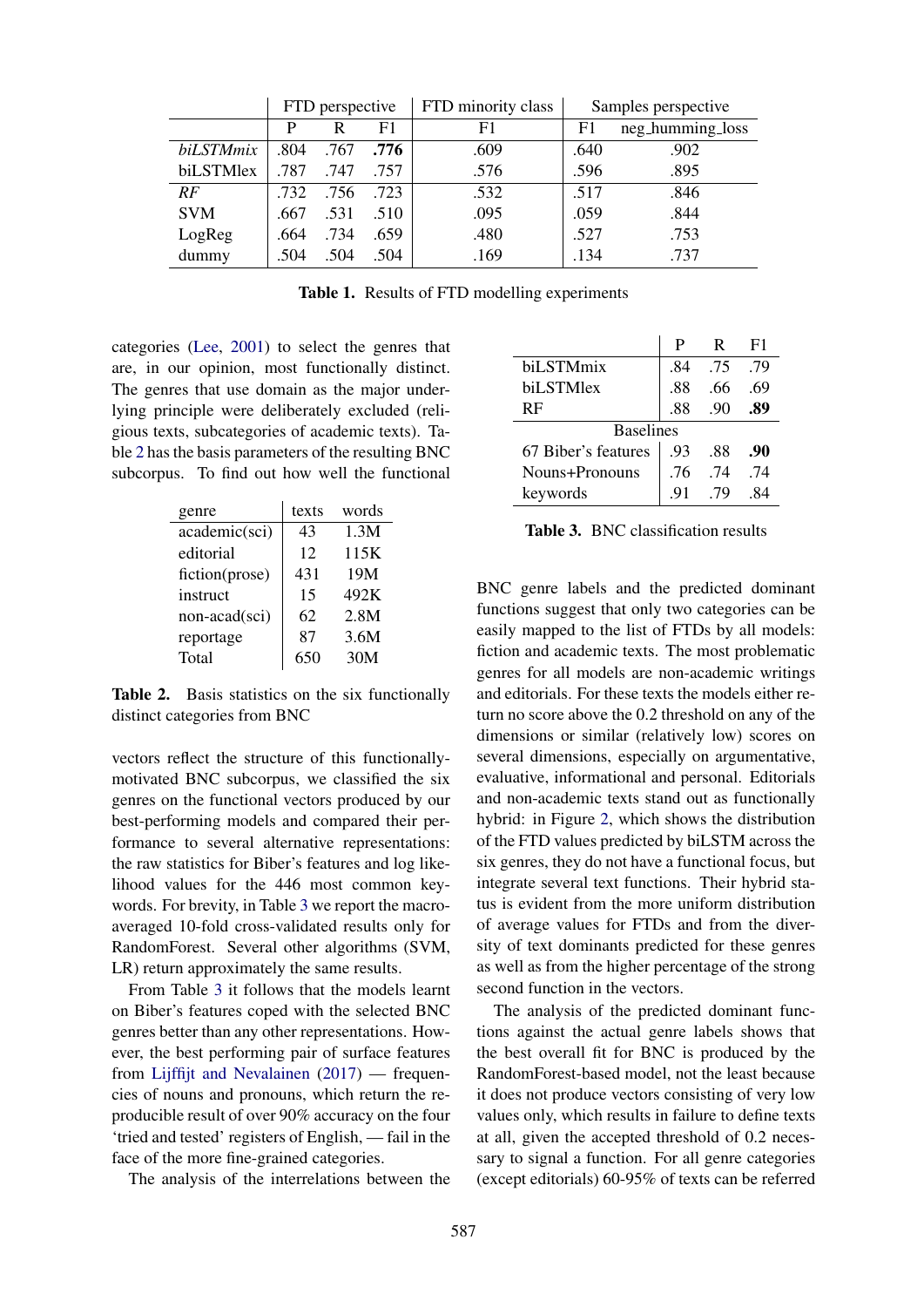

Figure 2. Average values on the 10 FTDs by BNC genres predicted by biLSTMmix model

to the true genre category following the strongest prediction, if we map genres to FTDs as follows: fiction : fictive, academic : scitech, reportage : news, instruction : instruction, non-academic : argumentative. However, reducing a functional vector to just the strongest component would be unfair to the functionally hybrid texts that fall under the genre labels of non-academic and editorial in our BNC slice.

#### 4.2 Testing the Clustering Method on BNC

The ultimate goal of this work is to produce a functional intersection of two corpora, i.e. to find functionally comparable texts in several sets. In this section we apply two clustering techniques to the BNC selection to determine which text representation and clustering approach is better at matching the annotated genres as class labels.

In the first clustering scenario we ran Affinity Propagation on a square matrix of pair-wise correlations pre-computed as euclidean similarities for the 650 BNC texts. This approach is attractive because it does not require the value of k, which is difficult to deduce in the real application context. We searched through the combinations of parameters to get the highest score for the Adjusted Rand Index (ARI), a clustering metric, which returns the proportion of text pairs that were assigned to the correct cluster, given the gold standard classes. The best clustering solution, with ARI=0.92 and

4 clusters on our BNC selection, was returned for both biLSTMmix and RandomForest vectors at damping=0.9 and preference=-12. The clusters, quite predictably, were built around (1) fiction, (2) reportage (3) non-academic + editorial (4) academic + instructions. Vectors learnt on lemmatized embeddings (biLSTMlex) were not able to converge to this solution.

An alternative clustering technique used in this research was KMeans algorithm with the Elbow Criterion method to determine k. The latter is based on measuring the sum of the squared distances between each member of the cluster and its centroid. k is defined as the number of clusters after which this value drops abruptly. However, this method needs to be applied with regard to the task at hand and some understanding of the data. For BNC k was automatically put at 2, because of the imbalance in our collection towards fiction: more than half of the texts were fiction. The best KMeans result (ARI=0.92) was registered on the RandomForest model vectors for k=5. It was superior to the best biLSTM result in that it separated the instruction cluster. Clustering on Biber's features and keywords did not achieve ARI of more than 0.2 for either Affinity Propagation or KMeans.

#### 5 Case Study: CroCo and RusLTC

In this section we report the results of a case study where we used the functional vectors to get comparable functional clusters from several text collection. Our data comes from the English parts of the three parallel corpora: RusLTC, including student and professional translations subcorpora that have different English sources, and the CroCo corpus. As can be seen from Table 4, the three text collections vary in size, have diverging genre setup, and there is no way to tell whether the same categories include the same texts. In this work CroCo was chosen as the normative corpus, i.e. the starting point for the comparison and clustering operations.

The first step in solving our practical task with KMeans was to determine k. K-value was identified as n+1, where n is the number of the most populous groups formed by the texts with a specific FTD as the dominant function (see Figure 3, which show the ratio of texts with a specific dominant function). For the tree corpora in our experiment it seems possible to set k to 5 or 6. Our ex-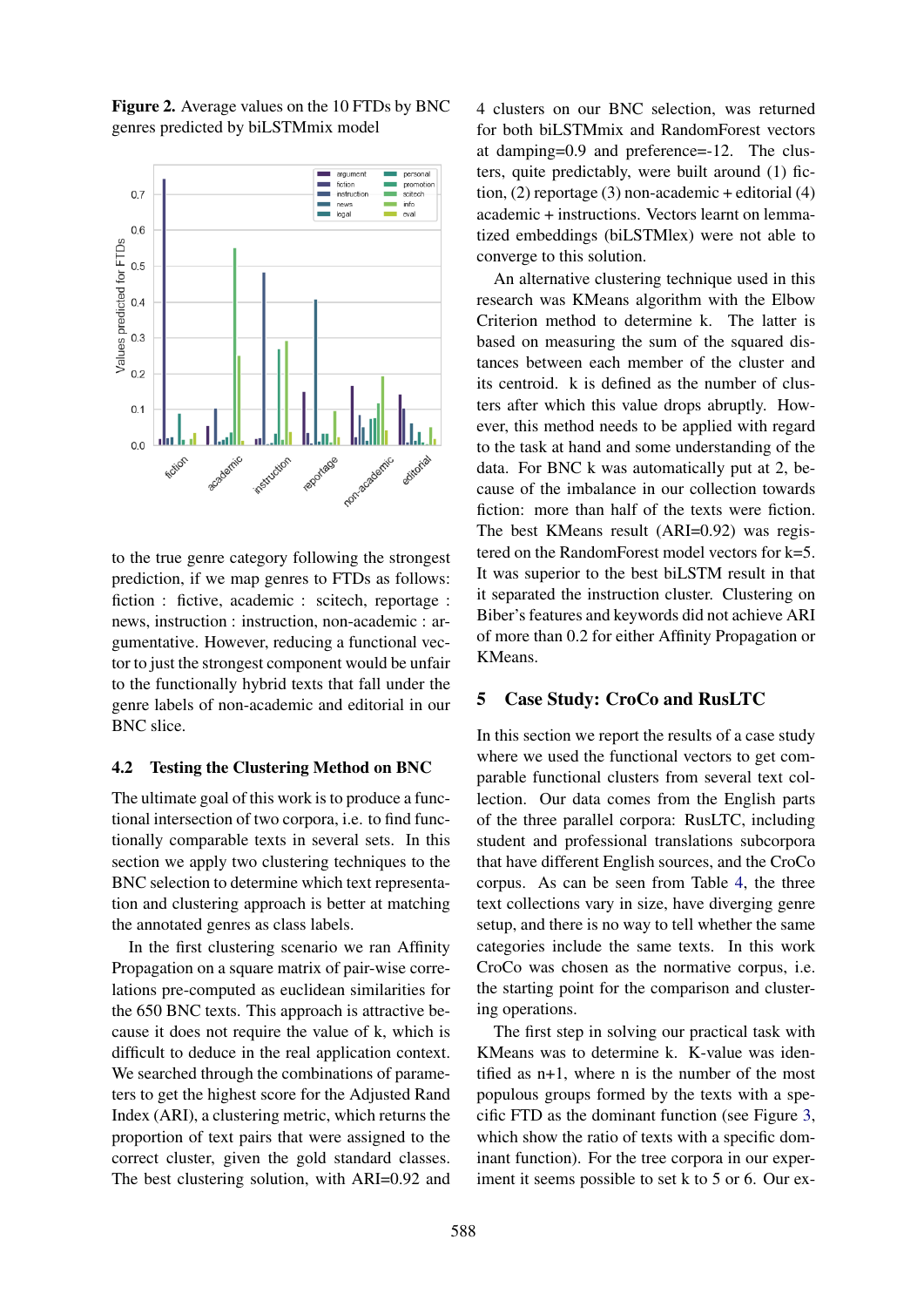|              | <b>CroCo</b>                                                                                               |                 | <b>RusLTC(stu) RusLTC(pro)</b> |  |  |
|--------------|------------------------------------------------------------------------------------------------------------|-----------------|--------------------------------|--|--|
|              | EN > GE                                                                                                    | EN>RU           | EN > RU                        |  |  |
|              |                                                                                                            | 213 K           | 1.2 M                          |  |  |
| <b>Texts</b> | 110                                                                                                        | 360             | 517                            |  |  |
|              |                                                                                                            | Acad(12)        | Media(417)                     |  |  |
|              | Essay(29)                                                                                                  | Adverts (12)    | Popsci $(100)$                 |  |  |
|              | Fiction $(10)$                                                                                             | Educat(58)      |                                |  |  |
|              | Instr(10)                                                                                                  | Essay(131)      |                                |  |  |
|              |                                                                                                            |                 |                                |  |  |
| Genres       | Tokens 240 K<br>Business $(13)$ Fiction $(12)$<br>Popsci $(11)$<br>Speech(14)<br>Tourist $(11)$<br>Web(12) | Info(143)       |                                |  |  |
|              |                                                                                                            | Interview $(3)$ |                                |  |  |
|              |                                                                                                            | Letters $(3)$   |                                |  |  |
|              |                                                                                                            | Speech(12)      |                                |  |  |
|              |                                                                                                            | Tech(15)        |                                |  |  |

Table 4. Parameters of the parallel corpora

periments showed that the difference was not critical for both types of functional vectors: it did not affect the makeup of the most populous cluster in CroCo. The clusters we received for the normative corpus (CroCo) were not at odds with the existing genre annotation (see Appendix). Both models succeed in grouping together instructions and fiction. The difference between the clusterings is in how the models interpret hybrid texts such as popular scientific texts and what aspects of texts they focus as secondary functions. biLSTM, which was learnt on the vectorized patterns of 1500 most frequent words and PoS for other tokens, produces vectors that highlight the fictional, narrative nature of pop-sci, throwing these texts together with fiction (Cluster3), while the classifiers learnt on frequencies of lexicogrammatic features (including inter alia lists of amplifiers and downtoners, private, public and suasive verbs (Quirk et al., 1985)) prioritize the informational and scientific component of pop-sci and group it with tourist informational leaflets (Cluster2).

Taking into account the size and homogeneity of the CroCo clusters, it makes sense to target Cluster 1 in finding functionally similar subsets from RusLTC(stu) and RusLTC(pro). These two collections were clustered with KMeans, the centriods for each cluster were calculated and compared to the CroCo centroids using Euclidean similarity measure. The most similar subsets of the two corpora are the clusters with most similar centroids. In determining k for RusLTC, we looked for a reasonable balance between the similarity and homogeneity scores. For RusLTC(stu)  $k = 8$  Figure 3. Ratio of texts by the dominant FTD in the research corpora as predicted by biLSTM



and for RusLTC(pro)  $k = 10$  return the best combination of the two.

To triangulate the results from KMeans, we compared them to the results for Affinity Propagation with the parameters tested on the BNC selection. The algorithm returned clusters which shared 85-98% of the files with the most successful KMeans result for all the experiments.

#### 6 Discussion of Results

The primary goal of this project was to test the applicability of the text vectors learnt from the annotated text functions to the task of producing functionally similar subsets of two arbitrary corpora. This involved decisions on the input text representation, learning approach, clustering method and similarity metric. We have found that, first, the functional vectors learned on sequences, patterns and lexicogrammatic properties of texts were more effective in genre/function detection than those learnt on lexical features. Our results from neural networks modelling demonstrated that the functional properties of texts were better captured by the mixed sequences of the most frequent words and PoS than by lemmatized embeddings with stop words filtered out. The purely lexical features (TF-IDF) and keywords statistics proved inferior to lexicogrammar in the alternative ML setting, too.

However, the patterns of the most frequent words and PoS can be more successful with identifying some functions, but not other. In particular, it seems that the functional representations based on the vectorized texts did not quite capture the evaluative, personal and informational FTDs. This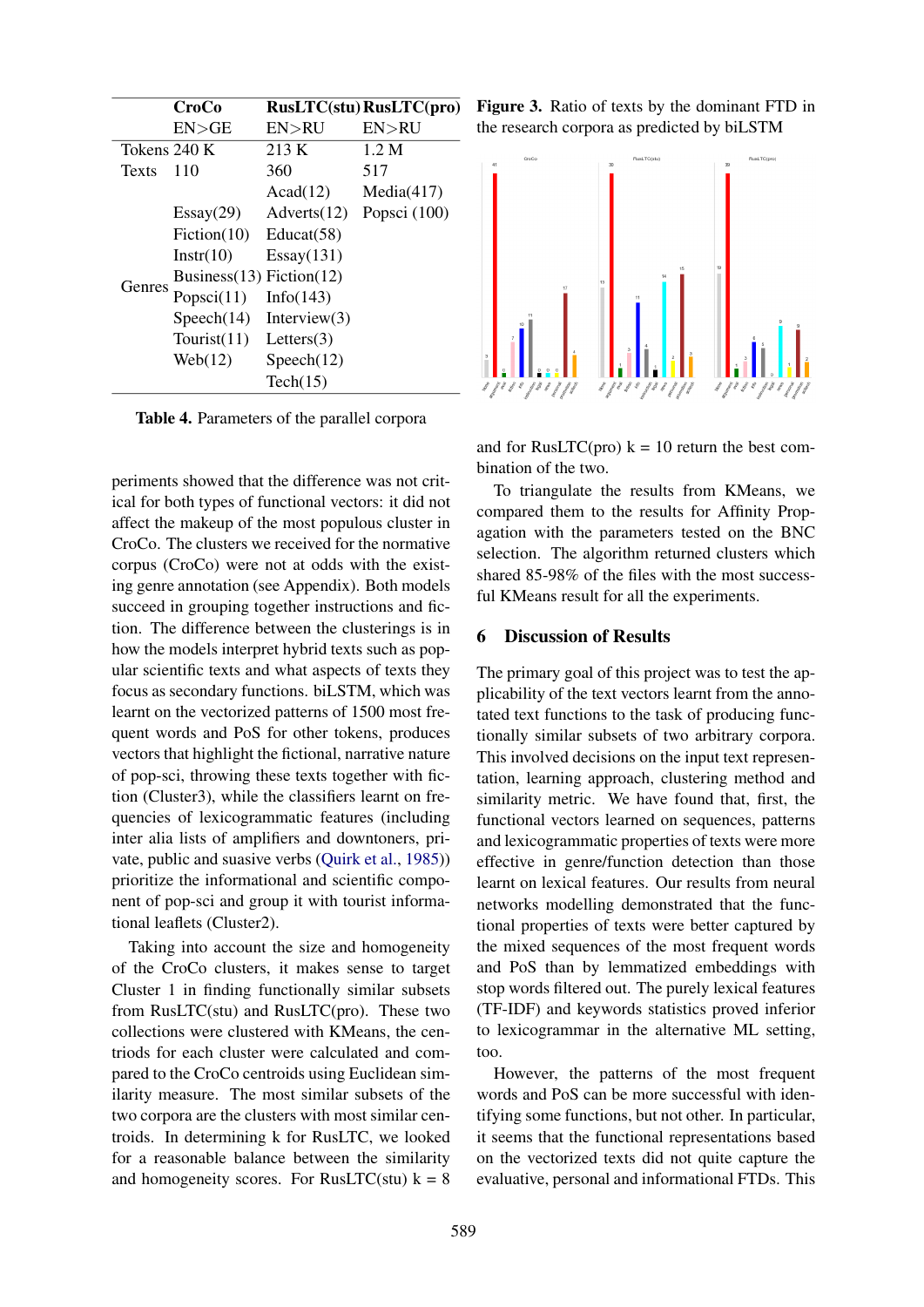can be explained by two factors: first, these functions can rely on lexical features for their expression and, second, they are often annotated as a second strong dimension, unlike the mutually exclusive (genre-pivotal and relatively easy to predict) FTD such as fiction, instruction, news and scitech. To support this argument: in the classification task on the six hand-picked BNC genre categories, the raw Biber's features performed a bit better than the functional vectors learnt on them, while the biLSTMmix vectors demonstrated even less skill in recognizing our select BNC genres, where the majority of texts are of the easy-to-recognize type. On RusLTC(pro) corpus which consists of mass media texts and popular scientific texts, biLSTMmix returns no reliable predictions for the staggering 19% of texts. This analysis shows that FTD detection can benefit from combining vectorized and statistical register features, which we leave for future work.

Second, though our modelling approaches per se are not directly comparable, because they had different objectives and operated on different text representations, we can evaluate their usefulness for the practical task of predicting functional properties of texts. The inspection of the real-valued vectors indicates that the vectors learnt within the classification task setting overestimated the texts functionality (i.e. produced noisy predictions) and were less adequate in determining the functions hierarchy as manifested in the human scores. The two approaches had very similar overall performance in the intrinsic evaluation and in the BNC genre classification task, though in the real application they produce only partially overlapping clusters. This is probably because the models are focusing different properties of texts that are equally relevant for fulfilling text functions, but are more or less pronounced in individual real texts. It seems reasonable to use the union of the two sets for practical purposes. Besides, the models are different in terms of processing effort required, with the model on Biber's features less easily applicable to big corpora.

Third, the effectiveness of the functional representation was ultimately tested in the BNC clustering task. While for Affinity Propagation on pair-wise similarities the type of functional vectors did not matter, the better-performing KMeans proved to be sensitive to the difference in the functional vectors and managed to find a good fit to

the BNC genres (5 clusters, ARI=0.92) only for the RandomForest vectors. The functional vectors learnt on embedded mixed representations achieved ARI=0.58 for any k in the range from 4 to 8. Note, however, that any functional vectors were by far better in this task than the baselines: we failed to produce any good clustering results for our BNC selection on the lexical and on the raw register features.

## 7 Conclusions

This paper presents an approach to deal with a practical issue of constructing functionally comparable corpus resources. We proposed a method to measure functional comparability of the resources at hand and to produce their functionally homogeneous intersection. The method offers a way to verify the researcher's judgments about the corpora comparability which are usually based on pre-existing corpus annotation schemes and researcher's intuition. We show that texts can be described externally via a reference to a number of communicative functions and that the functions are reflected via text-internal linguistic features. We found that functional text representations offer a better clustering result for a corpus with 'known' functions in comparison to keywords and linguistic register features. They can be effectively used to identify functionally homogeneous subsets of texts in a given text collection and to match them to functionally comparable sets from another corpus. The cross-linguistic extension of this research (left for future work) is supposed to equip a researcher with a corpus of non-translations in the TL functionally comparable to the ST. Such a reference corpus would effectively represent the expected TL textual fit (Chesterman, 2004) that is necessary to estimate specificity of translations.

## Acknowledgments

The first author has been supported by the Russian Foundation for Basic Research within Project No. 17-06-00107.

## **References**

Marco Baroni and Silvia Bernardini. 2006. A new approach to the study of translationese: Machinelearning the difference between original and translated text. *Literary and Linguistic Computing* 21(3):259–274. https://doi.org/10.1093/llc/fqi039.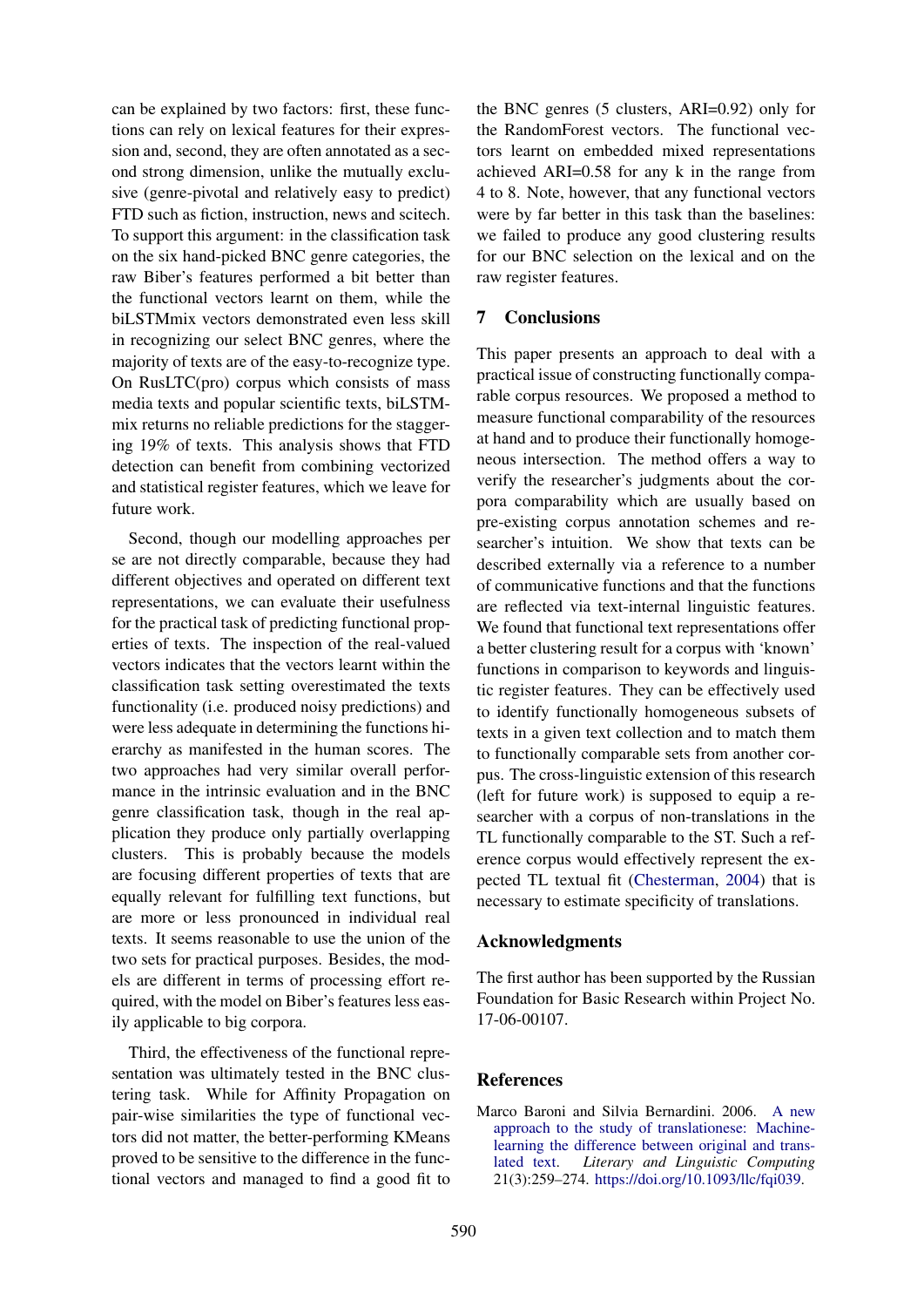- Marco Baroni, Silvia Bernardini, Adriano Ferraresi, and Eros Zanchetta. 2009. The WaCky wide web: a collection of very large linguistically processed web-crawled corpora. *Language Resources and Evaluation* 43(3):209–226.
- Douglas Biber. 1988. *Variations Across Speech and Writing*. Cambridge University Press.
- Andrew Chesterman. 2004. Hypotheses about translation universals. *Claims, Changes and Challenges in Translation Studies* pages 1–14. https://doi.org/10.1075/btl.50.02che.
- Isabelle Delaere. 2015. *Do translations walk the line? Visually exploring translated and non-translated texts in search of norm conformity*. Phd, Ghent University.
- Sascha Diwersy, Stefan Evert, and Stella Neumann. 2014. A weakly supervised multivariate approach to the study of language variation. In *Aggregating dialectology, typology, and register analysis. linguistic variation in text and speech*, Walter de Gruyter, Berlin, pages 174–204.
- Richard Forsyth and Serge Sharoff. 2014. Document dissimilarity within and across languages: a benchmarking study. *Literary and Linguistic Computing* 29:6–22.
- Michael A. K. Halliday. 1985. *An Introduction to Functional Grammar*. Edward Arnold, London.
- Silvia Hansen-Schirra, Stella Neumann, and Mihaela Vela. 2006. Multi-dimensional annotation and alignment in an English-German translation corpus. In *Proc 5th Workshop on NLP and XML: Multi-Dimensional Markup in Natural Language Processing at EACL*. Trento, pages 35–42.
- Adam Kilgarriff and Raphael Salkie. 1996. Corpus similarity and homogeneity via word frequency. In *Proceedings of Euralex*. volume 96.
- Diederik P Kingma and Jimmy Ba. 2014. Adam: A method for stochastic optimization. *arXiv preprint arXiv:1412.6980* .
- Haidee Kruger and Bertus Van Rooy. 2010. The features of non-literary translated language: a pilot study. *Proceedings of Using Corpora in Contrastive and Translation Studies, England, July 2010* .
- Andrei Kutuzov, Murhaf Fares, Stephan Oepen, and Erik Velldal. 2017. Word vectors, reuse, and replicability: Towards a community repository of large-text resources. In *Proceedings of the 58th Conference on Simulation and Modelling*. Linköping University Electronic Press, pages 271–276.
- Andrey Kutuzov and Maria Kunilovskaya. 2014. Russian Learner Translator Corpus: Design, Research Potential and Applications. In *Text, Speech and Dialogue: 17th International Conference, TSD 2014, Brno, Czech Republic, September 8-12, 2014, Proceedings*. Springer, volume 8655, page 315.
- Ekaterina Lapshinova-Koltunski and Mihaela Vela. 2015. Measuring 'Registerness' in Human and Machine Translation: A Text Classification Approach. *Proceedings of the Second Workshop on Discourse in Machine Translation* (September):122–131.
- David Lee. 2001. Genres, registers, text types, domains, and styles: clarifying the concepts and navigating a path through the BNC jungle. *Language Learning and Technology* 5(3):37–72.
- Bo Li, Eric Gaussier, and Dan Yang. 2018. Measuring bilingual corpus comparability. *Natural Language Engineering* 24(4):523–549. https://doi.org/10.1017/S1351324917000481.
- Jefrey Lijffijt and Terttu Nevalainen. 2017. A simple model for recognizing core genres in the bnc. In *Big and Rich Data in English Corpus Linguistics: Methods and Explorations*, University of Helsinki, VARIENG eSeries, volume 19.
- Albrecht Neubert. 1985. *Text and Translation*. Enzyklopdie.
- Stella Neumann. 2013. *Contrastive register variation. A quantitative approach to the comparison of English and German*. Mouton de Gruyter, Berlin, Boston.
- Andrea Nini. 2015. Multidimensional Analysis Tagger (v. 1.3).
- Christiane Nord. 2006. Translating as a purposeful activity: a prospective approach. *TEFLIN Journal* 17(2):131–143.
- Randolph Quirk, Sidney Greenbaum, Geoffrey Leech, and Jan Svartvik. 1985. *A Comprehensive Grammar of the English Language*. Longman.
- Katharina Reiss and Hans J Vermeer. 1984. Groundwork for a general theory of translation. *Tubingen: Niemeyer* 101.
- Serge Sharoff. 2013. Measuring the distance between comparable corpora between languages. In *Building and Using Comparable Corpora*, Springer, pages 113–130. http://www.tausdata.org/.
- Serge Sharoff. 2018. Functional Text Dimensions for annotation of Web corpora. *Corpora* 13(1):65–95.
- Alexandr Shveitzer. 1973. *Translation and Linguistics: Informational newspaper and military publicist texts in translation [Perevod i lingvistika: O gazetno-informacionom i voiennopublicisticheskom perevode]*. Voenizdat.
- Zhonghua Xiao and Anthony McEnery. 2005. Two Approaches to Genre Analysis: Three Genres in Modern American English. *Journal of English Linguistics* 33:62–82. https://doi.org/10.1177/0075424204273957.